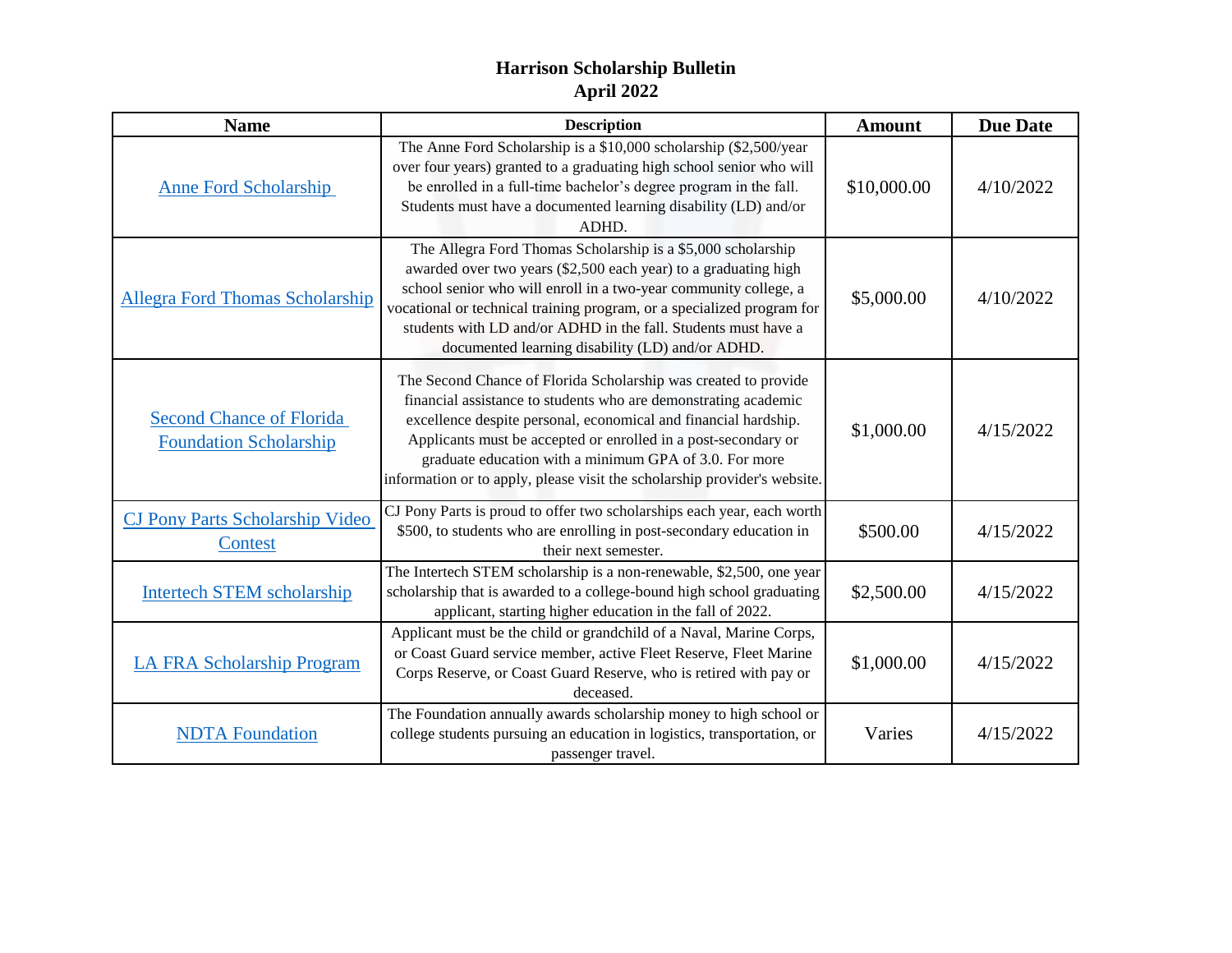## **Harrison Scholarship Bulletin April 2022**

| <b>Scott and Kim Verplank</b><br><b>Foundation Scholarship</b>    | The Scott and Kim Verplank Foundation provides annually, renewable<br>college scholarships to students beginning their undergraduate studies<br>of up to \$10,000 to be used toward tuition, student fees, and<br>books. Minimum Criteria: High School Senior, Childhood diagnosis<br>of Type 1 Diabetes, Successfully managing diabetes with proper<br>medication, exercise and diet, etc. | \$10,000.00 | 4/15/2022 |
|-------------------------------------------------------------------|---------------------------------------------------------------------------------------------------------------------------------------------------------------------------------------------------------------------------------------------------------------------------------------------------------------------------------------------------------------------------------------------|-------------|-----------|
| Morrey Atkinson & Ted Green<br><b>Family Science Scholarship</b>  | Applicant must be pursuing a degree in the natural sciences, including<br>Biology, Chemistry, Physics, Mathematics, or a combination thereof,<br>e.g. Biochemistry/BioPhysics                                                                                                                                                                                                               | \$2,500.00  | 4/15/2022 |
| Morrey Atkinson & Ted Green<br><b>Family Fine Arts and Crafts</b> | Pursuing an education in Fine Arts and Crafts                                                                                                                                                                                                                                                                                                                                               | \$2,500.00  | 4/15/2022 |
| <b>Creative Soul Music School</b><br>Scholarship                  | We believe in the importance of music education. That's why we've<br>decided to offer a \$500 scholarship for one student pursuing music<br>education.                                                                                                                                                                                                                                      | \$500.00    | 4/20/2022 |
| <b>Edward R. Murray Scholarship</b>                               | This scholarship is available to underprivileged high school seniors<br>who plan to attend college or vocational school after graduation.<br>Visit www.wp-rochellealumni.com for more information.                                                                                                                                                                                          | Varies      | 4/29/2022 |
| <b>CBC Spouses Education</b><br>Scholarship                       | This opportunity awards scholarships to academically talented and<br>highly motivated full-time African-American or Black students<br>pursuing an undergraduate, graduate or doctoral degrees in a variety<br>of fields                                                                                                                                                                     | Varies      | 4/30/2022 |
| <b>CBC Spouses Essay Contest</b>                                  | The essay contest provides academically talented and highly-<br>motivated high school juniors and seniors the opportunity to address a<br>topic that embodies some of our communities' most pressing issues<br>and are asked to write an essay to defend their research, analyses and<br>opinion. Submissions are judged by a special committee<br>of CBC Spouses.                          | Varies      | 4/30/2022 |
| <b>CBC Spouses Performing Arts</b><br>Scholarship                 | This award is for full-time African-American or Black students<br>pursuing a degree in performing arts including, but not limited to,<br>drama, music, dance, opera, marching bands, and other musical<br>ensembles.                                                                                                                                                                        | Varies      | 4/30/2022 |